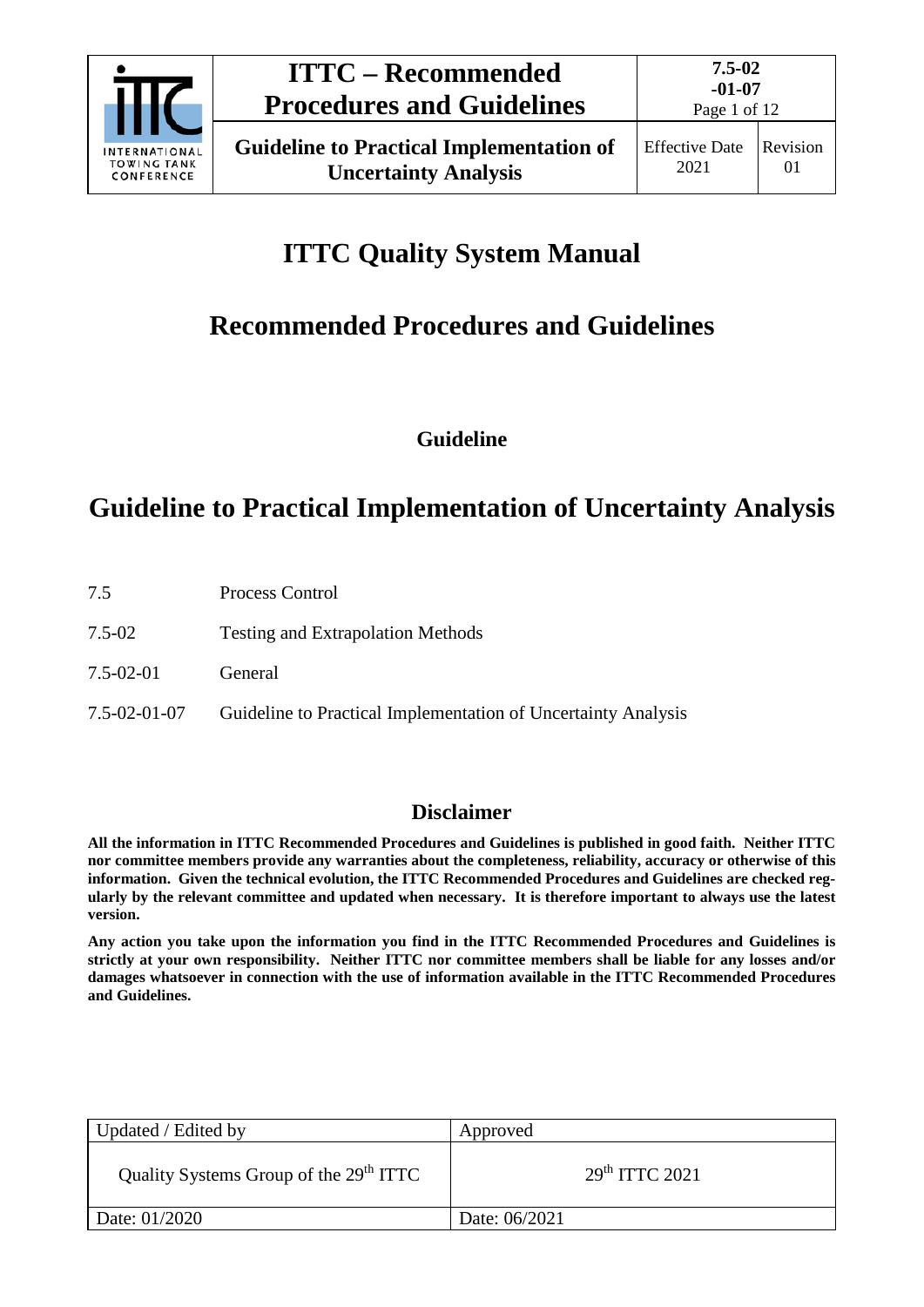

## **ITTC – Recommended Procedures and Guidelines**

## **Table of Contents**

| 1. |       | <b>PURPOSE OF PROCEDURE 3</b>           |  |
|----|-------|-----------------------------------------|--|
|    |       | 1.1 Overview of the Experimental        |  |
|    |       | <b>Uncertainty Analysis Process 3</b>   |  |
|    |       | 1.1.1 Error or Uncertainty 3            |  |
|    |       | 1.2 Overview of the Stages of Analysis4 |  |
|    |       | 1.3 Law of Propagation of Uncertainty 4 |  |
|    |       | 1.3.1 Uncertainty of a Variable 4       |  |
|    |       |                                         |  |
|    | 1.3.3 |                                         |  |
|    |       | REPEATABILITY TEST                      |  |

|    | 3. REPRODUCABILITY TEST5  |
|----|---------------------------|
| 4. | <b>INTER-LABORATORY</b>   |
|    |                           |
| 5. | UNCERTAINTY EXAMPLE FOR A |
|    |                           |
|    |                           |
|    |                           |
|    |                           |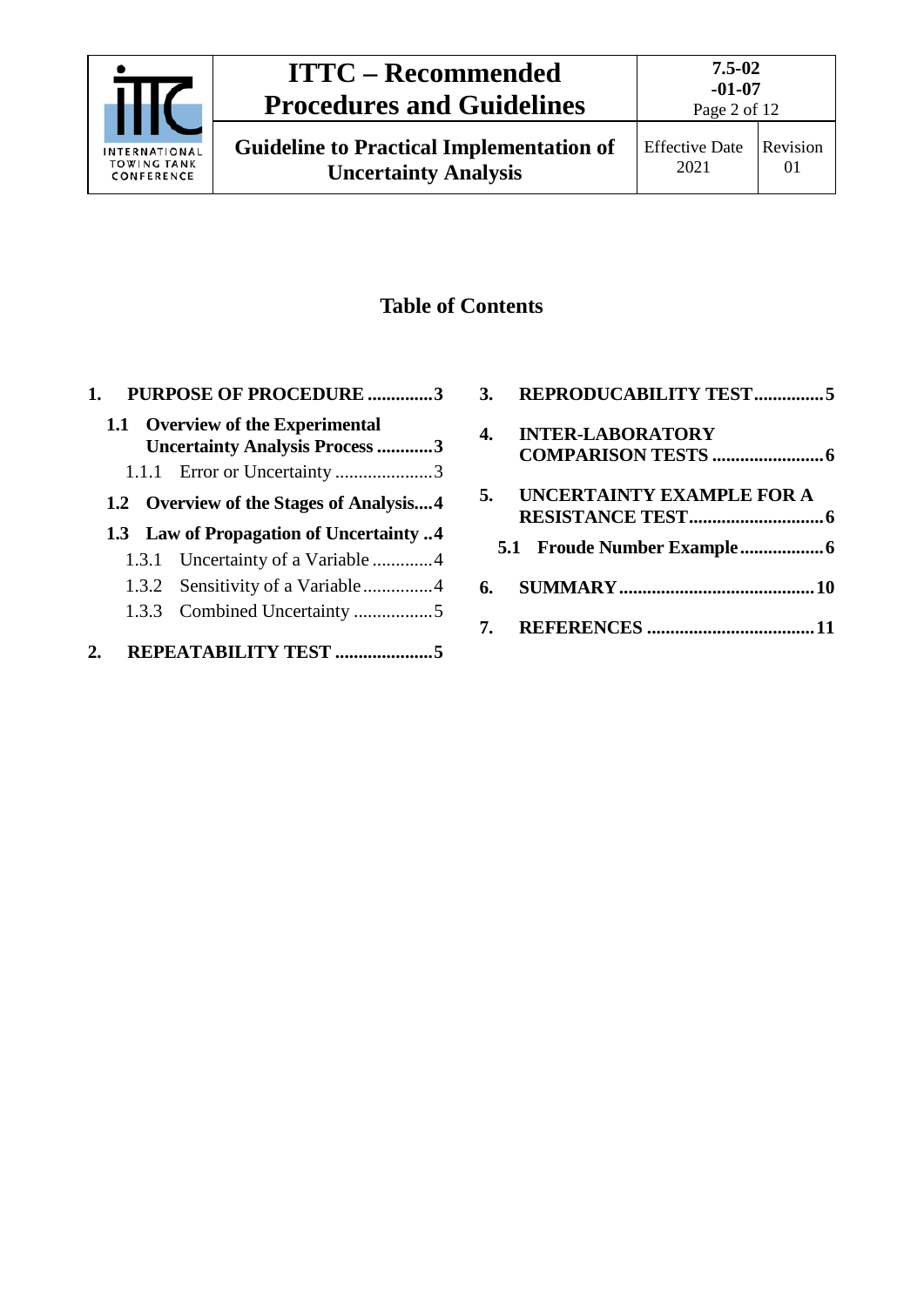

### **Guideline to Practical Implementation of Uncertainty Analysis**

#### <span id="page-2-0"></span>**1. PURPOSE OF PROCEDURE**

The purpose of this procedure is providing a beginner's introduction to the subject of experimental uncertainty and its application to the maritime engineering hydrodynamic testing industry. First, the document provides an overview of the key steps to understand uncertainty in an experimental process. The document further outlines the key subject specific knowledge areas needed for understanding. This includes identification of the key resources in the form of published material available to a beginner in the subject. The last section provides a worked example for a basic resistance test, which is intended as a learning tool for those studying the subject.

#### <span id="page-2-1"></span>**1.1 Overview of the Experimental Uncertainty Analysis Process**

*Ref. to para 5., ITTC 7.5-02-01-01*

JCGM (2008a) classifies uncertainties into three categories: Standard Uncertainty, Combined Uncertainty, and Expanded Uncertainty.

The standard uncertainty of the result of a measurement consists of several components, which can be grouped into two types.

Type A: Uncertainty components obtained from a method based on statistical analysis of a series of observations.

Type B: Uncertainty component obtained by other means (other than statistical analysis). Prior experience and professional judgements are part of type B uncertainties.

Outlining the various stages is a first necessary step that can be undertaken in an uncertainty analysis. As a starting point, the four fundamental stages of uncertainty analysis are introduced:

- Law of propagation of uncertainty
- Repeatability test
- Reproducibility test
- Inter-laboratory comparison test.

Before elaboration of the four described stages, the following sections outline some background information.

#### <span id="page-2-2"></span>1.1.1 Error or Uncertainty

What is uncertainty? Uncertainty is not error. The difference is described in the following.

An error, for example, may be made when conducting an experiment, resulting in an incorrect result. Such mistakes may always be possible. However, appropriate and thorough preparations and conduct of an experiment together with robust quality systems reduce the risks to acceptable levels. Hence, qualified and, most importantly, experienced personnel, a robust and comprehensive procedure, internal company procedures, and the appropriate level of oversight are required as pre-requisites.

JCGM (2008) defines the uncertainty of measurement as the "parameter, associated with the result of a measurement, that characterizes the dispersion of the values that could reasonably be attributed to the measurand." Uncertainty describes the level of precision of a measurement. If the length of a ship model has to be known within a millimetre (mm), a tape measure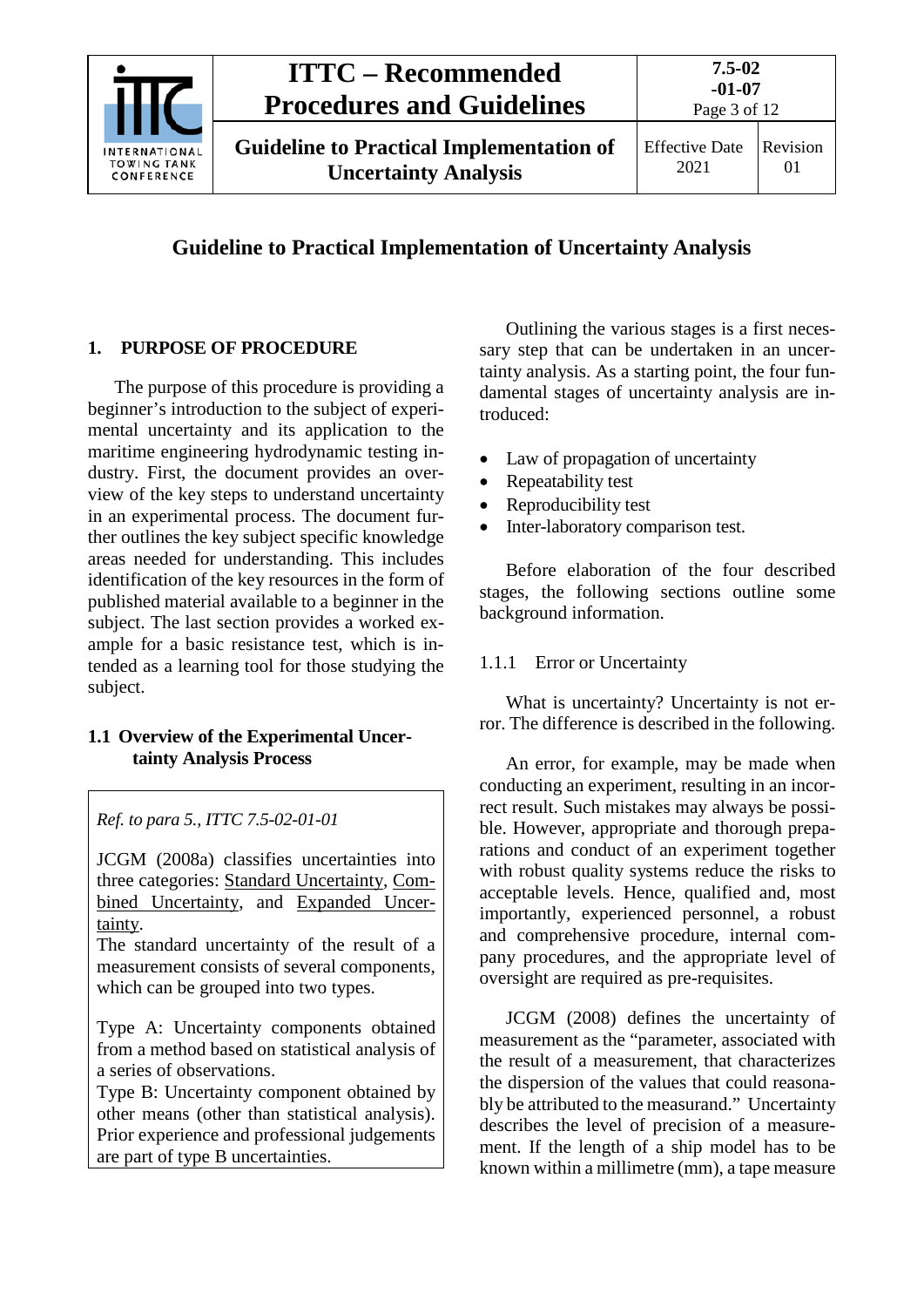

in millimetres can give a satisfactory result. If the measurement is needed within a fraction of a millimetre, a measuring device with a greater degree of precision is required. Additional information such as the temperature at which the measurement was made maybe needed. Whatever instrument or method is employed, only an estimate of the measurement to within some defined level of precision will be available. All measurements should be traceable to a National Metrology Institute (NMI).

For any experiment, the precision with which the various contributing measurements are taken and how these values propagate through the data reduction equations, dictate the precision in the final result.

#### <span id="page-3-0"></span>**1.2 Overview of the Stages of Analysis**

The following sections provide a brief overview of the four key stages of analysis outlined in the previous sections.

#### <span id="page-3-1"></span>**1.3 Law of Propagation of Uncertainty**

In the most general sense, the uncertainty in an estimated or scientifically calculated value which is the root-sum-square of the uncertainty in each input variable multiplied by the sensitivity of the result to a change in that variable.

#### <span id="page-3-2"></span>1.3.1 Uncertainty of a Variable

Consider first the uncertainty in the variable. This can typically take one of two forms:

1. If the measured variable is a function of time, then a sufficiently large sample size is needed for statistical analysis.

For example, a ship model is towed along a towing tank, and the resistance or drag force is measured. The measured force will typically fluctuate about some mean value this measurement is applied in subsequent calculations. The uncertainty in this case could be taken as the standard deviation of the mean value and applied by the Type A evaluation method.

2. If a single measurement is taken (such as during a calibration), alternative methods have to be employed.

This may include information by the Type B method from calibration certificates, past experience or simply based on sound engineering judgment. As an example, the uncertainty in the weight of the ballasted ship model can be taken as the value given on the NMI traceable calibration certificate for the scales weighing it. That is, the calibration certificate will state that the scale is accurate to plus or minus some value which is the uncertainty.

#### <span id="page-3-3"></span>1.3.2 Sensitivity of a Variable

The sensitivity of the result to a change in each variable is considered next. Though more sophisticated methods exist, this can actually be readily achieved by simply assigning varying realistic values to the equations and computing what happens when small changes are made to the values in question by a central finite differencing method as described in ITTC (2014a) and JCGM (2008).

If for example, a spread-sheet containing the calculations required for the analysis of the result is available, then the input variables will include a range of parameters such as (in the case of a resistance experiment): the masses and moments of masses (radius of gyration), dimensions, water properties, etcetera.

The output would be the derivation (the experimental estimate) of the ship model resistance. Following subsequent quantification of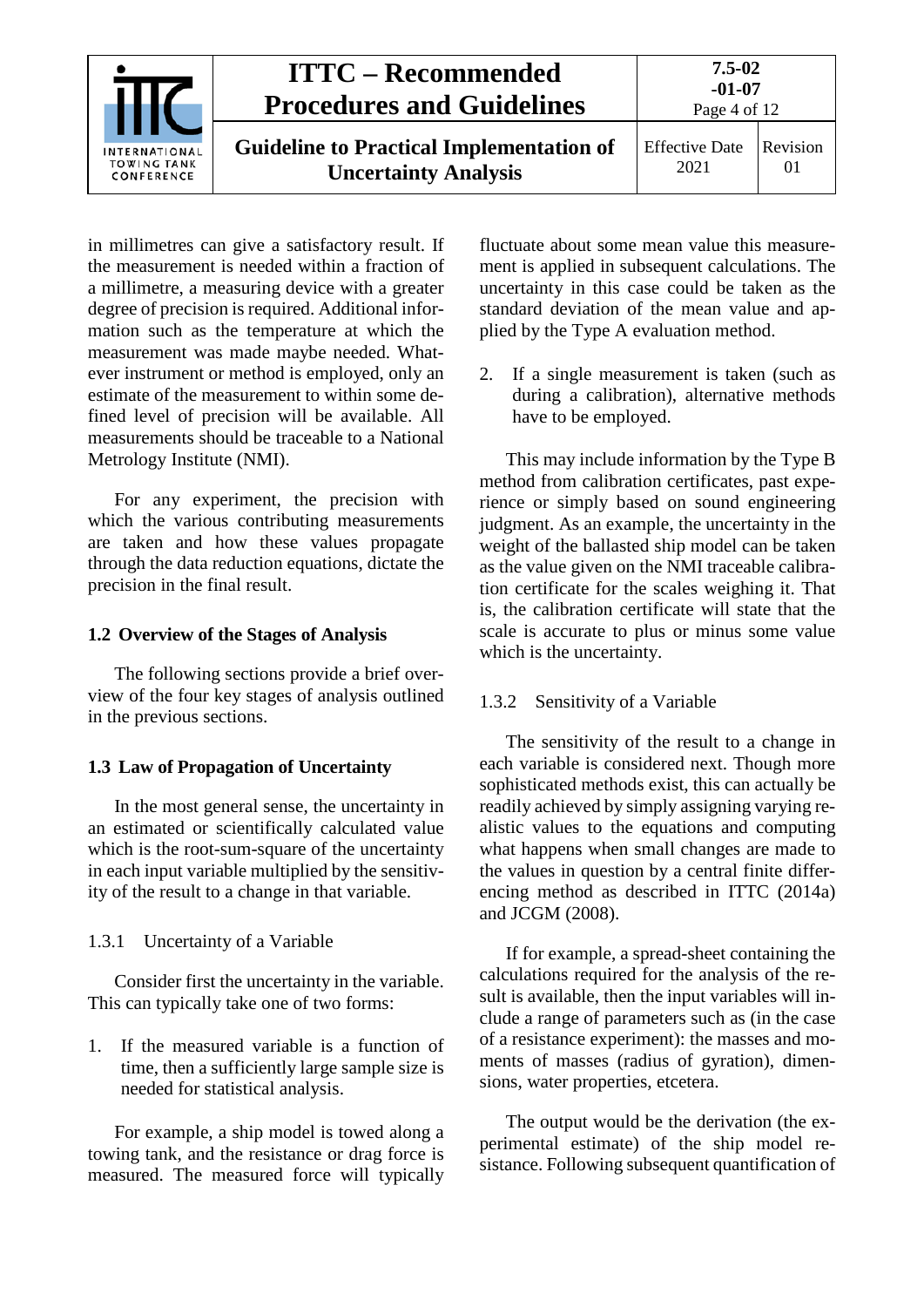| <b>INTERNATIONAL</b><br><b>TOWING TANK</b><br>CONFERENCE | <b>ITTC – Recommended</b><br><b>Procedures and Guidelines</b>                  | $7.5 - 02$<br>$-01-07$<br>Page 5 of 12 |                |
|----------------------------------------------------------|--------------------------------------------------------------------------------|----------------------------------------|----------------|
|                                                          | <b>Guideline to Practical Implementation of</b><br><b>Uncertainty Analysis</b> | <b>Effective Date</b><br>2021          | Revision<br>01 |

scaling issues, the full-scale ship resistance is estimated.

For each of the input variables in turn, a small change in that input variable can be made to investigate the effect in the overall result. The sensitivity coefficient is given by dividing the change in the result by the change in the input variable. This coefficient shows how sensitive the result is to a small change in the input variable in question.

#### <span id="page-4-0"></span>1.3.3 Combined Uncertainty

After the uncertainty for each input variable has been estimated and the associated sensitivity calculated, the estimate of the combined uncertainty is possible. The first step is simply to take the squared value for each individual uncertainty and multiply it by the squared value for the corresponding sensitivity coefficient. The second step is to sum them and take the squareroot of the result. In its simplest form, this is combined uncertainty.

The law of propagation of uncertainty described above is invaluable as a pre-test tool to estimate the likely uncertainty and to identify critical parameters. This can better inform the experimental design and help target investment in areas where the most benefit will be in increasing the confidence in the estimated results. Usually, the largest contribution is from one measurement. In that case, the test engineer can focus on that variable and determine if the uncertainty can be reasonably reduced.

#### <span id="page-4-1"></span>**2. REPEATABILITY TEST**

By repeating the test a sufficient number of times, a better estimate of the uncertainty will be obtained. This only accounts for the uncertainty in the load and speed measurements in a resistance test. Other uncertainties, such as model

parameters or water properties, still need to be included.

Repeating a test condition multiple times can be time consuming and expensive. Repeat tests are not necessary for every test and/or every client, but they should be completed for a single representative test condition. The repeatability test is a tool to help determine that the experimental test is stable and well founded. Once performed, a reasonable inference can be made for other experiment of the same type.

#### <span id="page-4-2"></span>**3. REPRODUCABILITY TEST**

The repeatability test described above establishes if the process is well founded, but it does not mean that the procedures are sufficiently robust. For example, the method of the calibration of a component of the test is performed by different facilities.

To understand such influences, laboratories perform reproducibility tests. Rather than just repeating the test, the facility will repeat the whole experiment. That is, once the test is completed, the team will disassemble the whole setup. On a later occasion, the team (or a different team) will start from scratch, set the test up, and repeat the measurements. After this has been done a sufficient number of times, a mean value for the test result can be extracted together with the corresponding uncertainty.

This process is even more expensive and time consuming than the repeatability tests. Reproducibility demonstrates not only that the experimental test is stable and well-founded but that the procedure is robust. The definitions of repeatability and reproducibility are located in the GUM, JCGM (2008).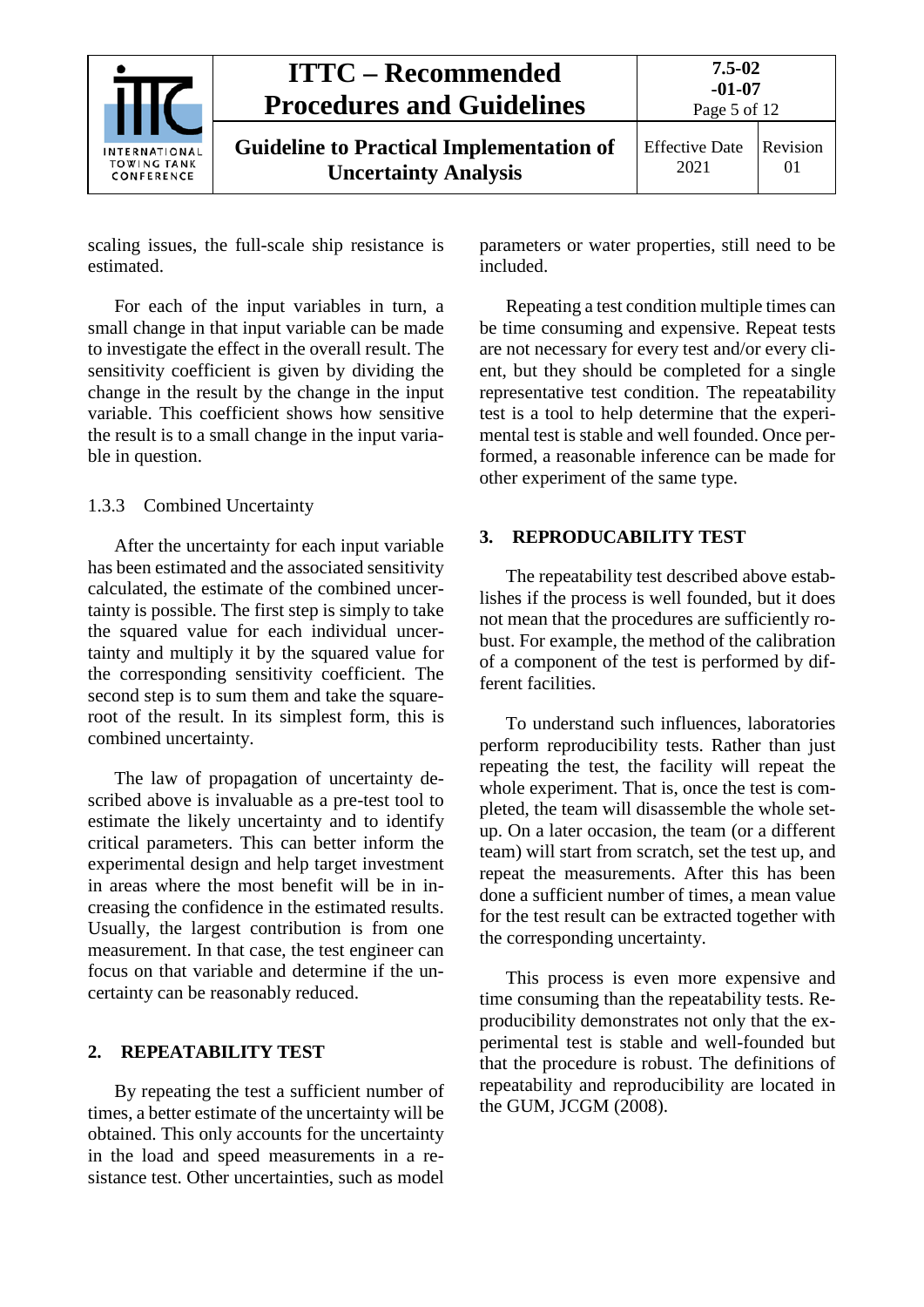| <b>INTERNATIONAL</b><br><b>TOWING TANK</b><br>CONFERENCE | <b>ITTC – Recommended</b><br><b>Procedures and Guidelines</b>                  | $7.5 - 02$<br>$-01-07$<br>Page 6 of 12 |                |
|----------------------------------------------------------|--------------------------------------------------------------------------------|----------------------------------------|----------------|
|                                                          | <b>Guideline to Practical Implementation of</b><br><b>Uncertainty Analysis</b> | <b>Effective Date</b><br>2021          | Revision<br>01 |

#### <span id="page-5-0"></span>**4. INTER-LABORATORY COMPARI-SON TESTS**

An inter-laboratory comparison test is another example of reproducibility test. Something about a facility may have an impact on the test results. By conducting the same experiment at multiple institutions, such effects can be better understood, and problems eliminated.

A well conducted inter-laboratory comparison test can provide invaluable information about the stability of an experimental process and the robustness of the procedures. An ITTC inter-laboratory resistance test for a surface ship model is described in ITTC (2014b). The details of an inter-laboratory comparison methodology are discussed in ITTC (2014a)

#### <span id="page-5-1"></span>**5. UNCERTAINTY EXAMPLE FOR A RESISTANCE TEST**

This section includes worked examples to help those new to the subject become familiar with the basic steps.

#### <span id="page-5-2"></span>**5.1 Froude Number Example**

The first worked example is the simple case of finding the uncertainty in a Froude number estimate. The aim of the example is to introduce those new to the subject to the fundamental process of combining the uncertainties associated with input variables and associated sensitivities and to obtain a combined uncertainty. The objective is to show an example of a practical approach for estimating variable uncertainties and obtaining the associated sensitivity terms.

The Froude number defined in Equation (1) is a function of the velocity *V* (scaled ship operational design speed), the acceleration of local gravity  $q$ , and a representative length such as the length between perpendiculars of the ship model given by *L*

<span id="page-5-6"></span>
$$
Fr = V / \sqrt{gL} \tag{1}
$$

The law of propagation of uncertainty for uncorrelated and independent measurements is given by the following for the combined standard uncertainty.

<span id="page-5-3"></span>
$$
u_c^2(y) = \sum_{i=1}^N c_i^2 u^2(x_i)
$$
 (2)

where  $u$  is the standard uncertainty and the sensitivity coefficients are given by

<span id="page-5-5"></span>
$$
c_i = \frac{\partial y}{\partial x_i} \tag{3}
$$

The elements of Equation [\(2\)](#page-5-3) may also be computed from a finite central differencing method from ITTC (2014a) and JCGM (2008) as

<span id="page-5-4"></span>
$$
u_i(y) = c_i u(x_i) = [1/2][f(x_1, x_2, \cdots x_i + u(x_i), \cdots x_N) - f(x_1, x_2, \cdots x_i - u(x_i), \cdots x_N)]
$$
\n(4)

Equation [\(4\)](#page-5-4) may be applied for more complicated data processing equations without computing the sensitivity coefficients from Equation [\(3\).](#page-5-5) The method may also be useful for the checking the results from Equation [\(2\).](#page-5-3)

The standard uncertainty by the Type A evaluation is given by

$$
u = s/\sqrt{n} \tag{5}
$$

where *s* is the standard deviation and *n* the number of samples or observations. The standard uncertainty is also defined as the standard deviation of the average value.

That is, Equation [\(2\)](#page-5-3) gives the combined uncertainty where  $u_c(y)$  is the combined standard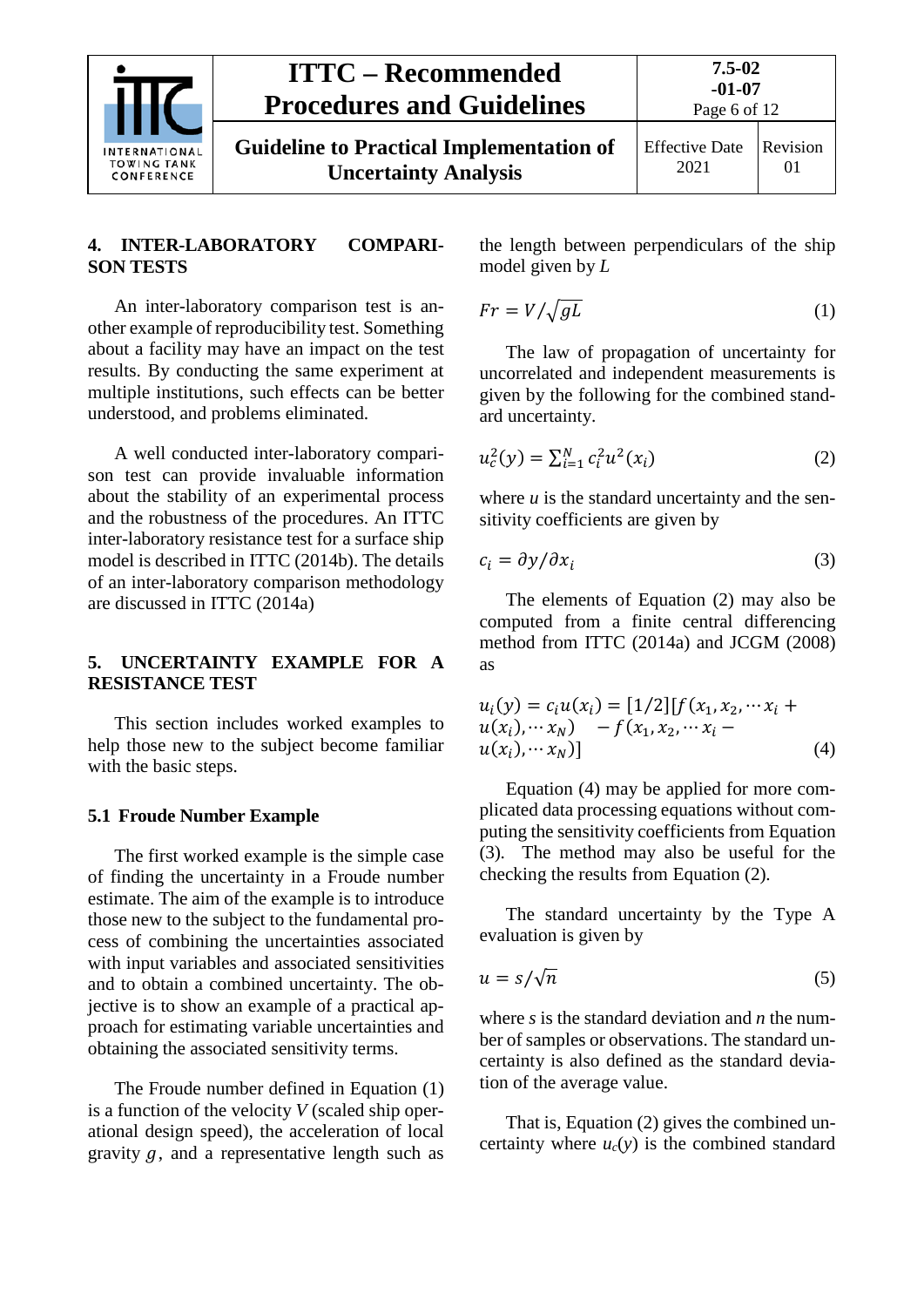

uncertainty in the result,  $u(x_i)$  is the standard uncertainty of the *i*th variable, and  $c_i$  is the sensitivity coefficient, which is the partial derivative of the result with respect to any given input variable  $x_i$  given in Equation [\(3\).](#page-5-5)

The combined standard uncertainty  $u_c(y)$  is universally applied in the expression of the uncertainty of a measurement result. Expanded uncertainty, *U*, from the combined uncertainty  $u_c(y)$  multiplied by a coverage factor,  $k$ , is:

$$
U = ku_c(y) \tag{6}
$$

The result of a measurement should be expressed as  $Y = y \pm U$ , or the best estimate of the value attributable to the measurand *Y* is between  $(y - U$  and  $y + U$ ). The interval  $y \pm U$  may be expected to encompass a large fraction of the distribution of values that could reasonably be attributed to *Y*. The value of *U* should be provided to two significant digits with *y* to the same resolution. Usually, the 95 % confidence limit has a coverage factor,  $k = 2$ . The coverage factor may also be determined from the inverse Student-*t* or  $k = t_0$  025, *n*-1.

First, the uncertainty for each variable is estimated, and the second task is determining the sensitivity coefficients. For a carriage test, the speed is computed from the rotation of a precisely measured diameter of a metal wheel, where the speed is calculated from

$$
V = \pi DN \tag{7}
$$

where *D* is the wheel diameter in meters (m) and *N* is the rotational rate in Hz. For a wheel with a digital encoder, the rotational rate is

$$
N = n/(pt) \tag{8}
$$

where  $n$  is the number of pulses during the carriage run, *p* the number of pulses per revolution for the digital encoder, and *t* is the run time in seconds (s). For the purpose of this analysis, details of the uncertainty estimate of Equations [\(7\)](#page-6-0) and [\(8\)w](#page-6-1)ill not be provided. For the example, the uncertainty of the velocity will be estimated as 0.10 % of the velocity from ITTC (2014b). Additionally, the standard deviation of the velocity from the time history for the run can be included by the Type A method.

Local  $q$  of the test facility can be computed from Moose (1986) from the latitude and longitude in the United States. PTB (2019) had published a version for the computation of local g anywhere in the world, but it was discontinued recently. An uncertainty estimate is provided by the calculation. ASTM (2018) requires that the uncertainty for force calibration be  $\pm 0.00010$  $m/s<sup>2</sup>$ . The uncertainty from Moose (1986) is typically less than the ASTM requirement. An uncertainty in model length is applied as  $\pm 0.050$  % of length from the tolerance requirement of ITTC (2017a) for surface ship models. The uncertainty can be less from measurements of the model dimensions with laser technology.

As an example, Froude number and its uncertainty estimate are computed from the model test of Longo and Stern (1998 and 2005) for  $Fr =$ 0.28. The results are summarized in [Table 1.](#page-7-0)

The sensitivity coefficients for [Table 1](#page-7-0) are computed from Equations [\(1\)](#page-5-6) and [\(3\)](#page-5-5) as follows:

<span id="page-6-2"></span><span id="page-6-0"></span>
$$
c_V = \partial Fr / \partial V = 1 / \sqrt{gL} \tag{9a}
$$

$$
c_g = \partial Fr / \partial g = -V / (2\sqrt{g^3 L})
$$
 (9b)

$$
c_L = \partial Fr / \partial L = -V / (2\sqrt{gL^3})
$$
 (9c)

<span id="page-6-1"></span>The values for the *ci* in [Table 1](#page-7-0) are computed from Equations [\(9a](#page-6-2), b, c) and numbers in the Value column. The resulting Froude number is  $Fr = 0.28191 \pm 0.00029 \pm 0.10$  %) at the 95 % confidence limit with a cover factor  $k = 2$ . The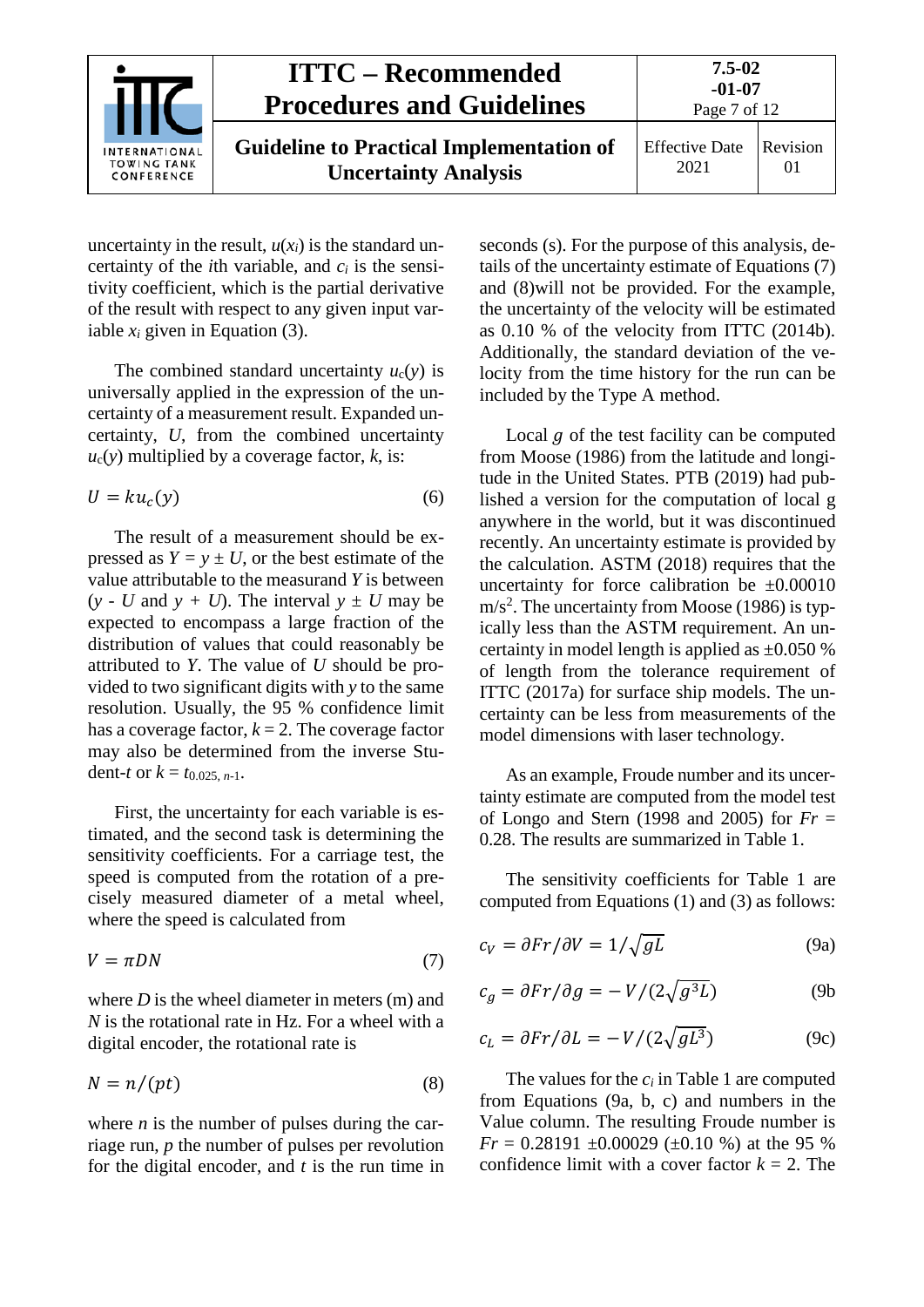

length in the Froude number calculation is the length between perpendiculars from Longo and Stern (1998, 2005). In this example, the dominant uncertainty term is the velocity  $V = 1.5410$  $\pm 0.0015$  m/s ( $\pm 0.10$  %). The contribution of q

and *L* to the uncertainty in *Fr* are negligible. The results in the last column of [Table 1,](#page-7-0) *ciU*, have also been confirmed by the finite difference in Equation [\(4\).](#page-5-4)

<span id="page-7-0"></span>

| Nomenclature         | Symbol | Units   | Value   |                     | $\mathfrak{C}_i$ | $c_i U$ |
|----------------------|--------|---------|---------|---------------------|------------------|---------|
| Velocity             |        | m/s     | 1.5410  | 0.0015              | 0.18294          | 0.00028 |
| Length               |        | m       | 3.048   | 0.0015              | 0.04625          | 0.00007 |
| <b>Local Gravity</b> | g      | $m/s^2$ | 9.8031  | $0.00010$   0.01438 |                  | 0.00000 |
| Froude No.           | Fr     |         | 0.28191 | 0.00029             |                  |         |

Table 1: Froude number with uncertainty estimates

#### 5.2 Total Resistance Coefficient Example

The purpose of this example is to demonstrate the calculations for the uncertainty of the model total resistance coefficient,  $C_T$ , with a single run of multiple test runs. The data reduction equation is

$$
C_{\rm T} = 2 R_{\rm T} / (\rho V^2 S) \tag{10}
$$

where  $R_T$  is the total resistance in Newtons (N),  $\rho$  the density of water in kg/m<sup>3</sup>, *V* the velocity in m/s, and *S* the wetted surface area in  $m^2$ .

The uncertainty in resistance is initially from the calibration results. The force dynamometer is calibrated by the ITTC calibration procedure ITTC (2017b). Usually, the dynamometer is calibrated by a weight set. Mass units are then converted to force units by the equation from ITTC (2017b) and ASTM (2018)

$$
F = mg(1 - \rho_a/\rho_w) \tag{11}
$$

where  $m$  is the mass,  $q$  is local acceleration of gravity,  $\rho_a$  is air density, and  $\rho_w$  is the density of the weight. A calibration stand may include levers for increasing the force, in which case the force multiplier should be included in the above equation and the uncertainty estimates.

The last term of Equation [\(11\)](#page-7-1) is an air buoyancy correction. Local gravity can differ from standard gravity, 9.80665 m/s<sup>2</sup>, on the order of 0.1 %, and the buoyancy correction is typically 0.017 %. Mass sets commonly applied to force calibrations have a tolerance specification on the order of  $\pm 0.01$  %.

<span id="page-7-2"></span>Usually, the calibration uncertainty of the force dynamometer consists of three elements.

- Uncertainty by Type A evaluation from the time series for each data point when the data are collected by a computer system
- Uncertainty from the NMI calibration certificate for the weight set
- Uncertainty in the 95 % prediction limit from the linear regression analysis over the calibration range of the force dynamometer.

<span id="page-7-1"></span>The uncertainty from the curve fit is typically the dominant term in the dynamometer calibration. For this analysis, a value of 0.11 % is applied from Longo and Stern (1998, 2005).

The water density is calculated from the ITTC water density procedure, ITTC (2011) with the water temperature. From Longo and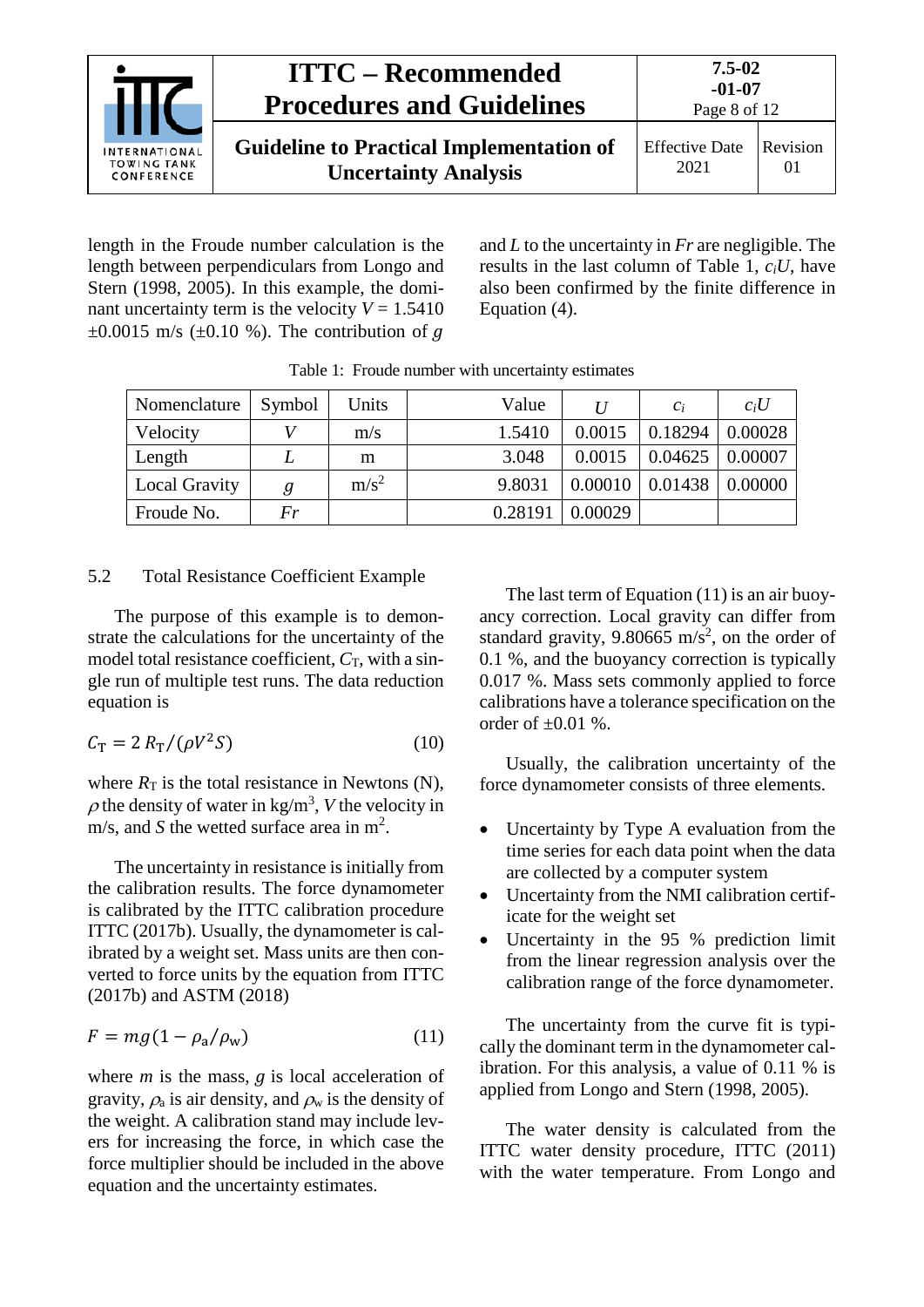| <b>INTERNATIONAL</b><br><b>TOWING TANK</b><br>CONFERENCE | <b>ITTC – Recommended</b><br><b>Procedures and Guidelines</b>                  | $7.5 - 02$<br>$-01-07$<br>Page 9 of 12 |                |
|----------------------------------------------------------|--------------------------------------------------------------------------------|----------------------------------------|----------------|
|                                                          | <b>Guideline to Practical Implementation of</b><br><b>Uncertainty Analysis</b> | <b>Effective Date</b><br>2021          | Revision<br>01 |

Stern (1998), the water temperature was 23.5  $\pm 0.2$  C. The resulting water density is then 994.422  $\pm$ 0.048 kg/m<sup>3</sup>. The carriage speed and its uncertainty is the same as reported in [Table](#page-7-0)  [1.](#page-7-0)

The uncertainty in wetted surface area, *S*, was estimated by Longo and Stern (1998) as 0.50 %. The estimate was based on the com-

bined uncertainty in the hull form and displacement. With current methods, the surface area can be computed from an electronic engineering drawing of the hull, and the uncertainty estimated from laser measurements of the hull. With current methods, the uncertainty in the wetted surface area is likely less than reported by Longo and Stern (1998). The uncertainty in the various elements of the measurements are summarized in [Table 2.](#page-8-0)

<span id="page-8-0"></span>

| Nomenclature          | Symbol           | Units             | Value    | U        | $\mathcal{C}_i$ | $c_iU$   |
|-----------------------|------------------|-------------------|----------|----------|-----------------|----------|
| Velocity              | V                | m/s               | 1.541    | 0.0015   | 0.00591         | 0.000009 |
| Resistance            | $R_{\rm T}$      | N                 | 7.3928   | 0.0082   | 0.00062         | 0.000005 |
| <b>Wetted Surface</b> | S                | m <sup>2</sup>    | 1.3707   | 0.0069   | 0.00332         | 0.000023 |
| Temperature           | T                | C                 | 23.5     | 0.20     |                 |          |
| Density               | $\rho$           | kg/m <sup>3</sup> | 997.4216 | 0.048    | 0.00000         | 0.000000 |
| Coefficient           | $C_{\mathrm{T}}$ |                   | 0.004554 | 0.000025 |                 |          |

Table 2: Resistance coefficient with uncertainty estimates

The four sensitivity coefficients in [Table 2](#page-8-0) are computed from Equations (3) and [\(10\)](#page-7-2) as follows:

$$
c_R = \partial C_T / \partial R_T = 2/(\rho V^2 S)
$$
 (12a)

$$
c_{\rho} = \partial C_{\rm T} / \partial \rho = -2R_{\rm T} / (\rho^2 V^2 S) \tag{12b}
$$

$$
c_V = \partial C_T / \partial V = -4R_T / (\rho V^3 S) \tag{12c}
$$

$$
c_S = \partial C_T / \partial S = -2R_T / (\rho V^2 S^2)
$$
 (12d)

The values for the *ci* i[n Table 2](#page-8-0) are computed from Equations [\(12a](#page-8-1), b, c, d) and numbers in the Value column. The resulting total resistance coefficient is then  $C_T = 0.004554 \pm 0.000025$  $(\pm 0.55 \%)$  at the 95 % confidence limit with a cover factor  $k = 2$ . In this example, the dominant uncertainty term is the wetted surface area  $S =$ 1.3707  $\pm 0.0015$  m<sup>2</sup> ( $\pm 0.50$  %) with a secondary influence of velocity, *V*. The contribution of the

water density to the uncertainty is negligible. The results in the last column of [Table 2,](#page-8-0) *ciU*, have also been confirmed by the finite difference in Equation [\(4\).](#page-5-4)

<span id="page-8-1"></span>Results of multiple test runs are summarized in [Table 3](#page-9-1) from Longo and Stern (1998, 2005). Test #11 is the result from [Table 2.](#page-8-0) For this example, the uncertainty for each test is assumed the same. The uncertainty should be slightly different as the velocity for each test will not be the same. The standard deviation of  $R<sub>T</sub>$  from the time series during a single run contributed to the uncertainty by the Type A evaluation in addition to the calibration uncertainty of the dynamometer. As the table indicates, the uncertainty from the repeatability is larger than the uncertainty for each test. In this case, the result is  $C_T$  = 0.004554  $\pm$ 0.000027 ( $\pm$ 0.60 %) with a coverage factor of 2.18 from the Student-*t* distribution at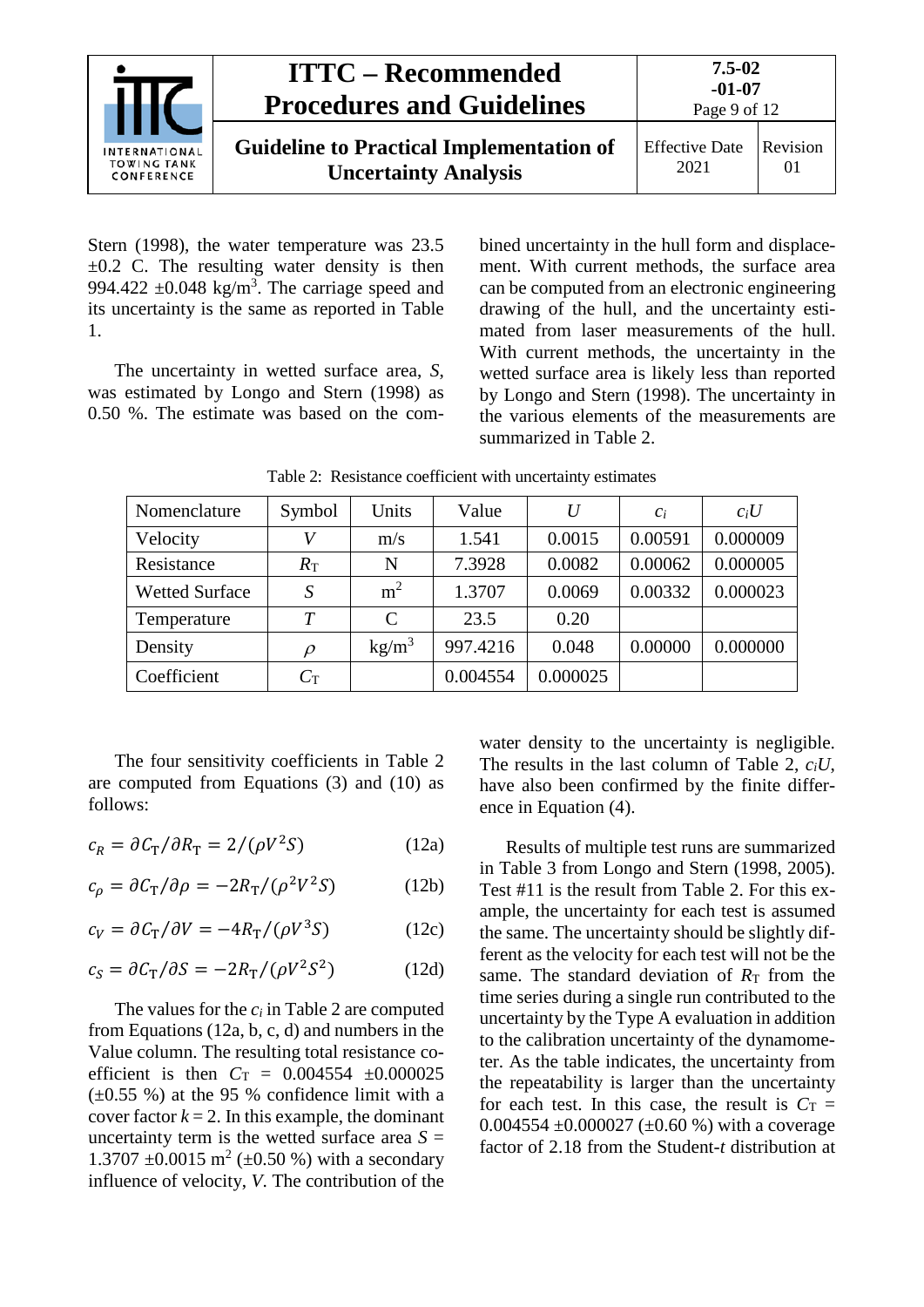

the 95 % confidence limit. By comparison, the relative uncertainty for test #11 was  $\pm 0.55$  %.

The previous uncertainty estimate is for the mean value for that series of tests at the 95 % confidence interval. However, if  $C_T$  is to be applied to some future value of resistance, the uncertainty should be based on the 95 % prediction limit. The expanded uncertainty at the 95 % prediction limit from Devore (2008) is

$$
U = t_{0.025, n-1} s \sqrt{1 + 1/n} \approx 2s \tag{13}
$$

For the previous example, the result is  $C_T =$ 0.004554  $\pm$ 0.000042 ( $\pm$ 0.93 %) with a coverage factor of 2.18 at the 95 % prediction limit.

<span id="page-9-1"></span>

|  |  |  |  | Table 3: Model results for multiple runs |  |
|--|--|--|--|------------------------------------------|--|
|--|--|--|--|------------------------------------------|--|

| Test#           | $C_{\mathrm{T}}$ | $U_{\rm B}$ |  |
|-----------------|------------------|-------------|--|
| 1               | 0.004548         | 0.000025    |  |
| $\overline{2}$  | 0.004567         | 0.000025    |  |
| 3               | 0.004563         | 0.000025    |  |
| $\overline{4}$  | 0.004588         | 0.000025    |  |
| 5               | 0.004526         | 0.000025    |  |
| 6               | 0.004543         | 0.000025    |  |
| 7               | 0.004517         | 0.000025    |  |
| 8               | 0.004568         | 0.000025    |  |
| 9               | 0.004545         | 0.000025    |  |
| 10              | 0.004553         | 0.000025    |  |
| 11              | 0.004554         | 0.000025    |  |
| 12              | 0.004567         | 0.000025    |  |
| 13              | 0.004561         | 0.000025    |  |
| Average         | 0.004554         | 0.000025    |  |
| <b>Std Dev</b>  | 0.000019         |             |  |
| k               | 2.18             |             |  |
| $U_{\rm A}$     | 0.000011         |             |  |
| $U_{\rm c}$     | 0.000027         |             |  |
| $U_{\rm c}$ (%) | 0.60             |             |  |

#### <span id="page-9-0"></span>**6. SUMMARY**

This procedure provides the elements for the basic understanding of practical uncertainty analysis. Examples of Froude number, *Fr*, and total resistance coefficient,  $C_T$ , are provided for an actual resistance test by Longo and Stern (1998, 2005). The estimates for uncertainty are based upon current methods. The examples demonstrate the importance of uncertainty analysis. In both cases, one variable dominates the uncertainty estimate, which is typical of uncertainty analysis results. For *Fr*, the dominant term is velocity,  $V$ , and for  $C_T$  the wetted surface area, *S*.

An analytical method is described for the computation of the sensitivity coefficient from Equation (3). Checking the results by a central finite difference calculation is recommended via Equation [\(4\)](#page-5-4), which has been added to this revision. For processes more complicated than *Fr* and  $C_T$ , the finite difference method should be applied.

In the previous version of this procedure, a factor of  $\frac{1}{2}$  was omitted in Equations [\(9b](#page-6-2), c) for the sensitivity coefficients for Froude number. However, the values in [Table 1](#page-7-0) were correct.

An uncertainty estimate may be increased by repeat tests. For the 13 repeat runs of  $C_T$  in Table [3,](#page-9-1) the uncertainty estimate for the average from the repeat tests was higher at  $\pm 0.60$  % than estimate for a single run at  $\pm 0.55$  %. Typically, an uncertainty will be higher from repeat tests. A test at a representative test condition be should repeated at least 10 times for a better estimate of the uncertainty. The standard deviation from such a test provides data for an uncertainty estimate at both the confidence and prediction limits.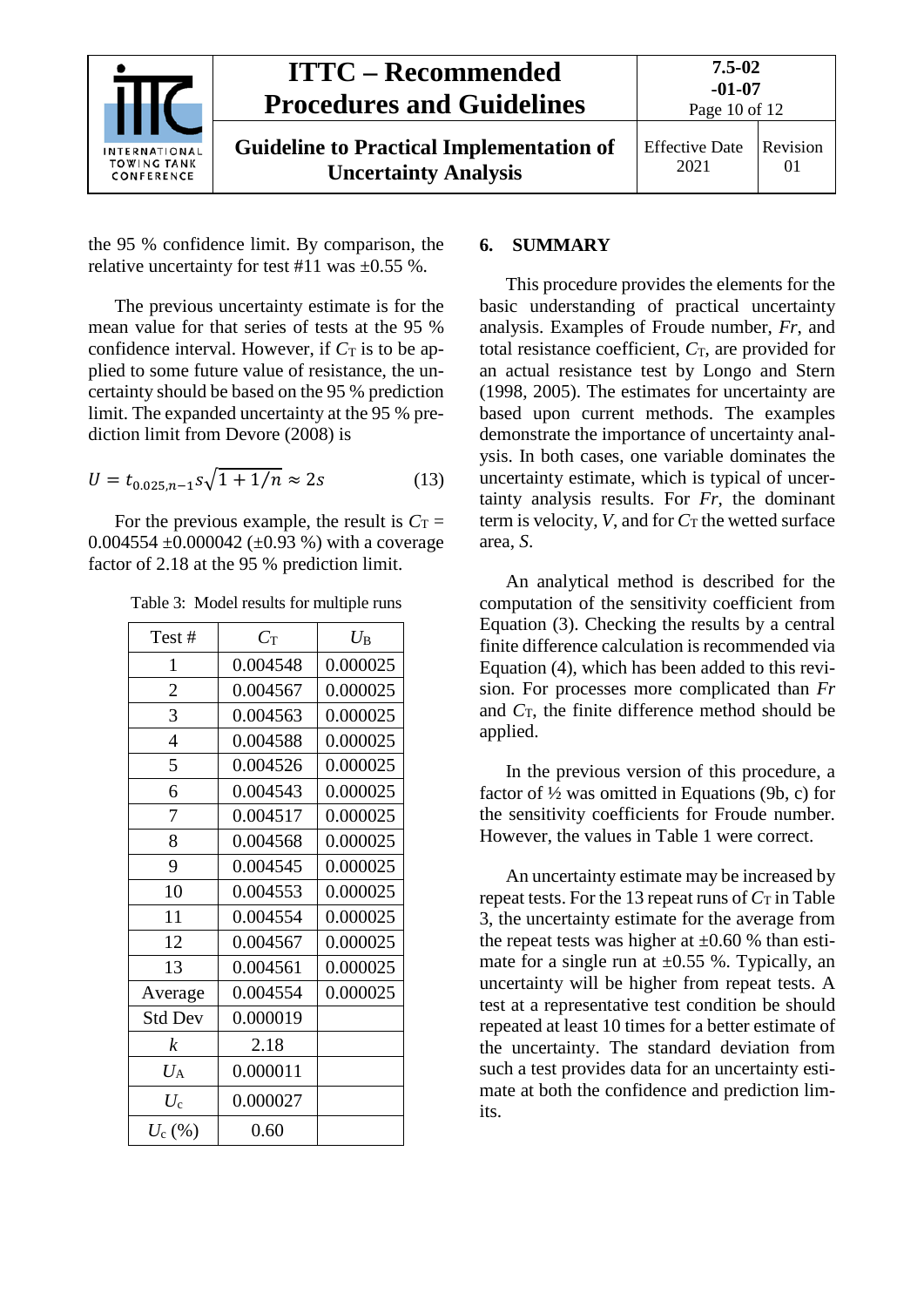| <b>INTERNATIONAL</b><br><b>TOWING TANK</b><br>CONFERENCE | <b>ITTC – Recommended</b><br><b>Procedures and Guidelines</b>                  | 7.5-02<br>$-01-07$<br>Page 11 of 12 |                      |
|----------------------------------------------------------|--------------------------------------------------------------------------------|-------------------------------------|----------------------|
|                                                          | <b>Guideline to Practical Implementation of</b><br><b>Uncertainty Analysis</b> | <b>Effective Date</b><br>2021       | Revision<br>$\Omega$ |

Other documentation should be reviewed for additional details. The following is a summary of recommended sources:

- ITTC Procedure 7.5-02-01-01 contains detailed information on uncertainty analysis applicable to naval hydrodynamics. It is an abbreviated version of the GUM JCGM (2008).
- ITTC Procedure 7.5-01-03-01 describes the methodology for instrument calibration and related uncertainty estimate. Typically, an uncertainty in calibration consists of three elements: NMI traceability of the calibration reference device, Type A evaluation from the standard deviation of the time series when the data are collected by a computer system, and prediction of limit of the curve fit from calibration theory. For low-noise instrument and a sufficiently accurate reference device, most of the uncertainty is in the curve fit, which is computed from a 95 % prediction limit theory for calibration.
- ITTC Procedure 7.5-02-02-02.1 describes a resistance test in a towing tank, which was part on an ITTC inter-laboratory test of CEHIPAR Model 2716 with length of 5.72 m, which was manufactured in Spain at Canal de Esperiencias Hidronámicas de El Prado (CEHIPAR).
- ITTC Procedure 7.5-02-01-03 contains information on the properties of freshwater and seawater with uncertainty estimates.

#### <span id="page-10-0"></span>**7. REFERENCES**

- ASTM E74-18e1, 2018, "Standard Practices for Calibration and Verification for Force-Measuring Instruments," American Society for Testing and Materials, West Conshohocken, Pennsylvania, USA.
- Devore, J. L., 2008, Probability and Statistics for Engineering and the Sciences, Seventh

Edition, Duxbury Thomson Brooks/Cole, Belmont, CA 94002-3098 USA.

- ITTC, 2011, "Fresh Water and Seawater Properties," ITTC Procedure 7.5-02-01-03, Revision 02,  $26<sup>th</sup>$  International Towing Tank Conference.
- ITTC, 2014a, "Guide to the expression of uncertainty in experimental hydrodynamics," ITTC Procedure 7.5-02-01-01, Revision 01, 27<sup>th</sup> International Towing Tank Conference.
- ITTC, 2014b, "Example for Uncertainty Analysis of Resistance Tests in Towing Tanks," ITTC Procedure 7.5-02-02-02.1, Revision 00, 27<sup>th</sup> International Towing Tank Conference. Revision 02 in review for the 29<sup>th</sup> ITTC.
- ITTC, 2017a, "Ship Models," ITTC Procedure 7.5-01-01-01, Revision 04, 28th International Towing Tank Conference.
- ITTC, 2017b, "Uncertainty Analysis Instrument Calibration," ITTC Procedure 7.5-01-03-01, Revision 02, 28<sup>th</sup> International Towing Tank Conference.
- JCGM, 2008, "Evaluation of measurement data – Guide to the expression of uncertainty in measurement," JCGM 100:2008 GUM 1995 with minor corrections, Joint Committee for Guides in Metrology, Bureau International des Poids Mesures (BIPM), Sèvres, France.
- Longo, Joe and Stern, Fred, 1998, "Resistance, Sinkage and Trim, Wave Profile, and Nominal Wake Tests and Uncertainty Estimates for DTMB Model 5512," Proceedings of the 25<sup>th</sup> American Towing Tank Conference, University of Iowa, Iowa City, Iowa 52242 USA.